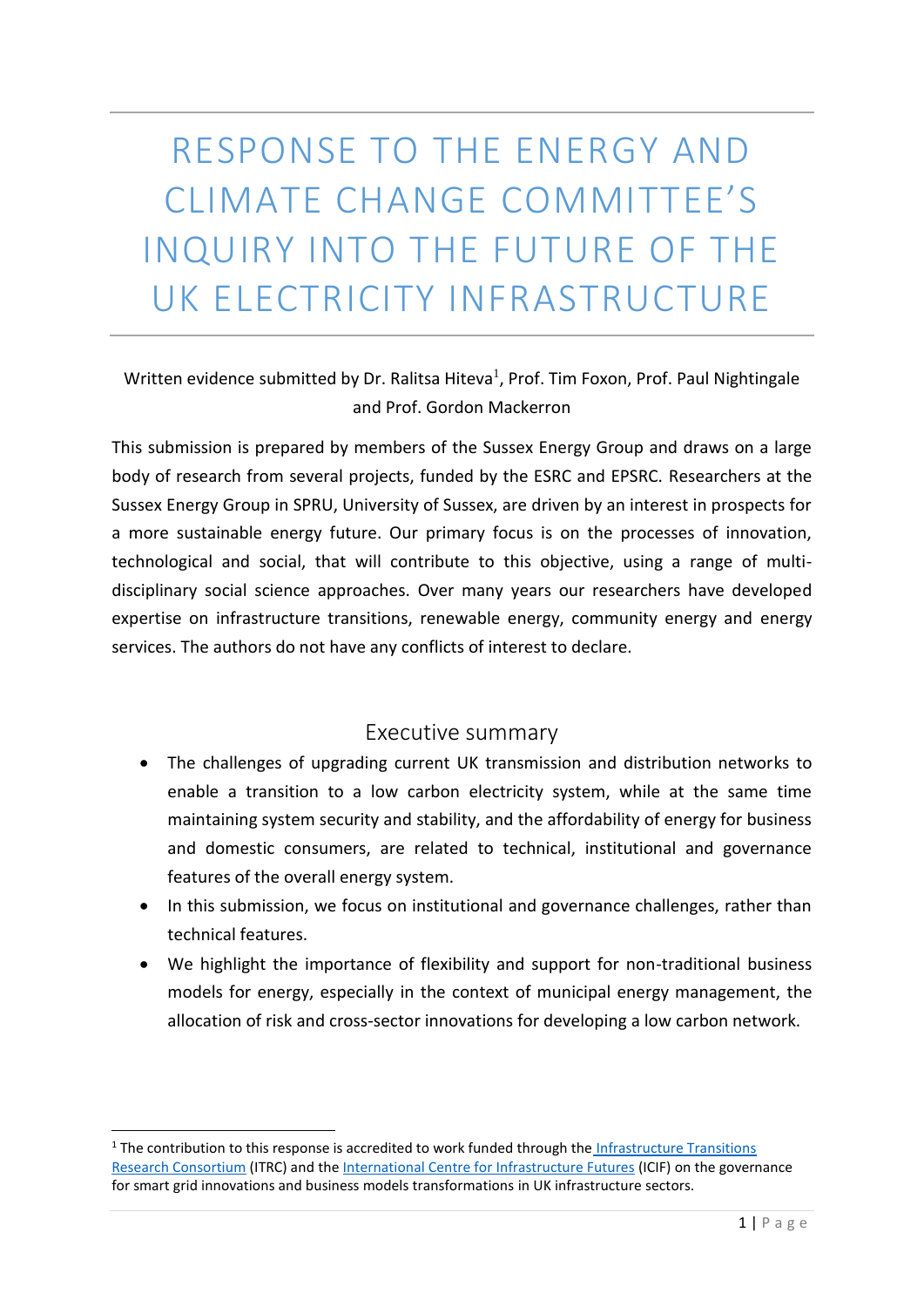# What are the limitations of today's electricity infrastructure and how can these limitations be addressed?

- 1. The current electricity infrastructure in the UK, like most infrastructure, is subject to a wide range of market and governance failures. Key market failures relate to natural monopoly problems, significant externalities, (most obviously in relation to climate change), and public good features which can lead to under-investment. Governance problems relate to the inherent difficulties of managing highly uncertain technical change in an inter-dependent system with fragmented ownership, uncertainties about future costs, lock-in problems and ambiguity about risks and opportunities. The interconnected systemic nature of energy systems means solutions to any of these problems, may create unexpected implications for other problems, necessitating institutional learning by firms, regulators and the State.
- 2. From an innovation perspective, the current infrastructure is partially locked-into a configuration of technologies, markets and governance regimes that focus on the production of electricity, and then, after privatisation the "sweating" of existing assets. As a result, a large amount of infrastructure needs upgrading and replacing, requiring the Government to make strategic choices that balance a complex set of demands related to affordability, security and climate change.
- What will a low carbon network look like, what are the challenges for Government and other bodies in achieving it, and what benefits (environmental, financial or otherwise) will it bring to the UK?
	- 3. Electricity networks will need to incorporate much higher levels of both large-scale centralised low carbon generation (including offshore wind, nuclear and gas generation with carbon capture and storage) and small-scale distributed generation (including solar photovoltaics, biomass generation and combined heat and power generation)<sup>2</sup>. The incorporation of high levels of distributed generation is particularly challenging for Distribution Network Operators (DNOs), which have historically tended to adopt low risk business strategies with a conservative culture towards risk taking<sup>3</sup>.

<sup>&</sup>lt;sup>2</sup> Foxon (2013), 'Transition pathways for a UK low carbon electricity future', Energy Policy 52, 10-24 <sup>3</sup> Bolton and Foxon (2015), 'Infrastructure transformation as a socio-technical process – Implications for the governance of energy distribution networks in the UK', Technological Forecasting & Social Change 90, 538-550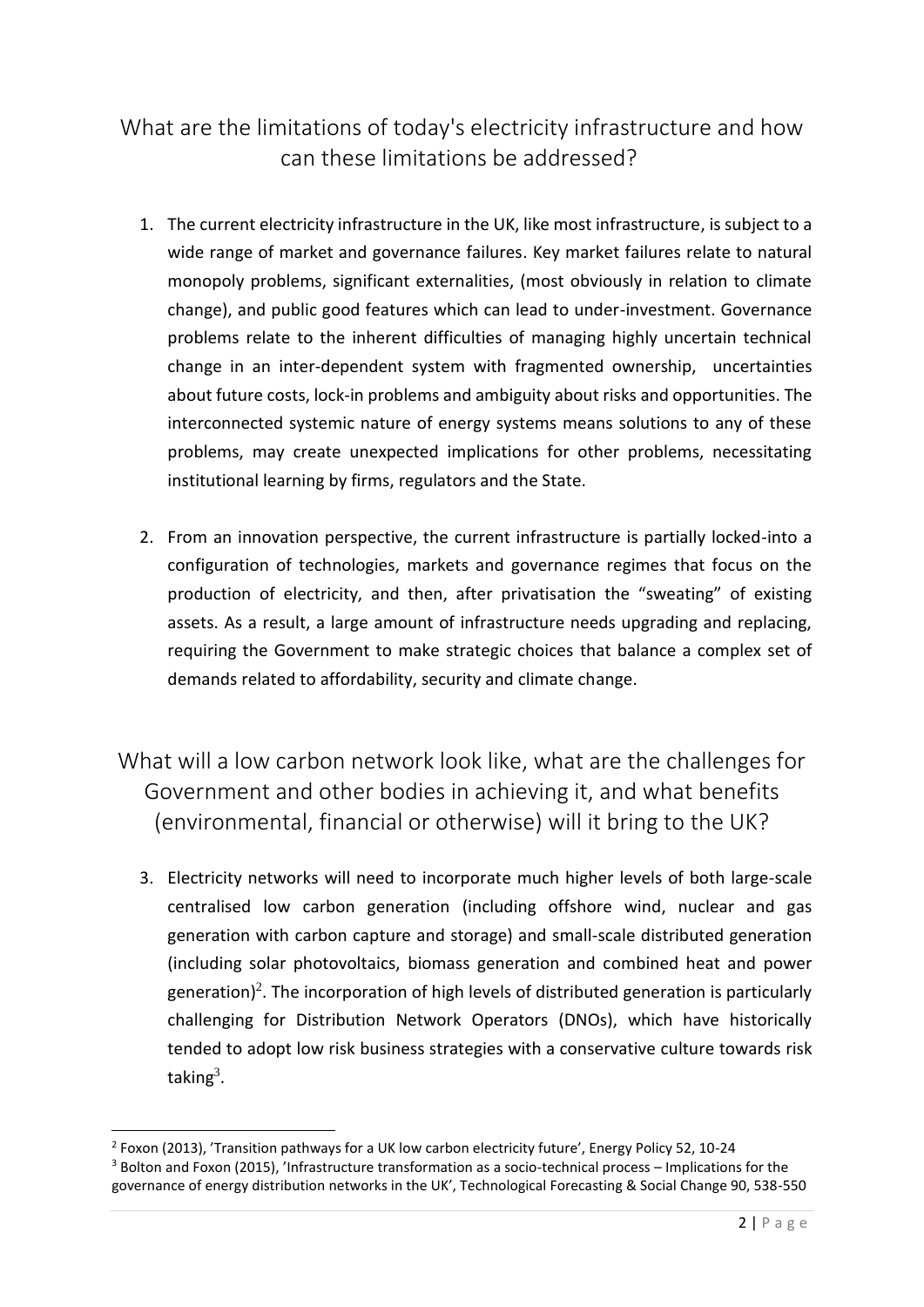- 4. It is now widely accepted that incorporating higher levels of distributed generation requires a move to 'smart' grids to incorporate two-way power flows, which can also bring other benefits, but there is little agreement on the meaning of 'smart grids' or how they will develop<sup>4</sup>. Recent research has identified a mismatch between where the benefits of smart grid investment accrue and where costs are incurred, leading to problems in how the value of innovation is captured by innovating firms<sup>5</sup>. The benefits that smart grids could enable include managing embedded generation, communicating between the producers and users of electricity, and utilising ICT to respond to and manage demand. However, DNOs have had little incentive to take a strategic view of grid investment in order to realise these benefits, as in many cases it is unclear how they will benefit.
- 5. Currently in the UK, network connections are offered to generation developers on a first come first served basis. If there is capacity on that part of the network to connect the generation, a connection is paid for by the developer. If there is no capacity on the network, the developer must also pay for network reinforcement for the scheme to progress. In parts of the South-East of England, little new distributed generation capacity could currently be added without substantial upgrades of the network. The research identified three economic values that could be realised by a more strategic approach to smart-grid investment on a city-region basis: (1) Renewable energy connection co-ordination; (2) Inward investment stimulus; and (3) Municipal supplier load control.
- 6. This raises the question of appropriate incentives and/or organisational structures that would enable these values to be realised. The move to the RIIO (Revenue = Incentives + Innovation + Output) framework for the price control review for the period 2015-2023 has been broadly welcomed by the DNOs, as it represents a significant shift towards an allowable revenues structure that better incentivises smart grid solutions. However, there is still deep uncertainty as to the ability of this new framework to incentivise sufficient network investment to accommodate the levels of distributed renewable generation needed to meet the UK's carbon emissions reductions targets. The need to shift from a distribution network operator (DNO)

<sup>4</sup> Balta-Ozkan et al. (2014), Scenarios for the development of the smart grid in the UK, Synthesis Report, UK Energy Research Centre

<sup>5</sup> Hall and Foxon (2014), 'Values in the smart grid: The co-evolving political economy of smart distribution', Energy Policy 74, 600-609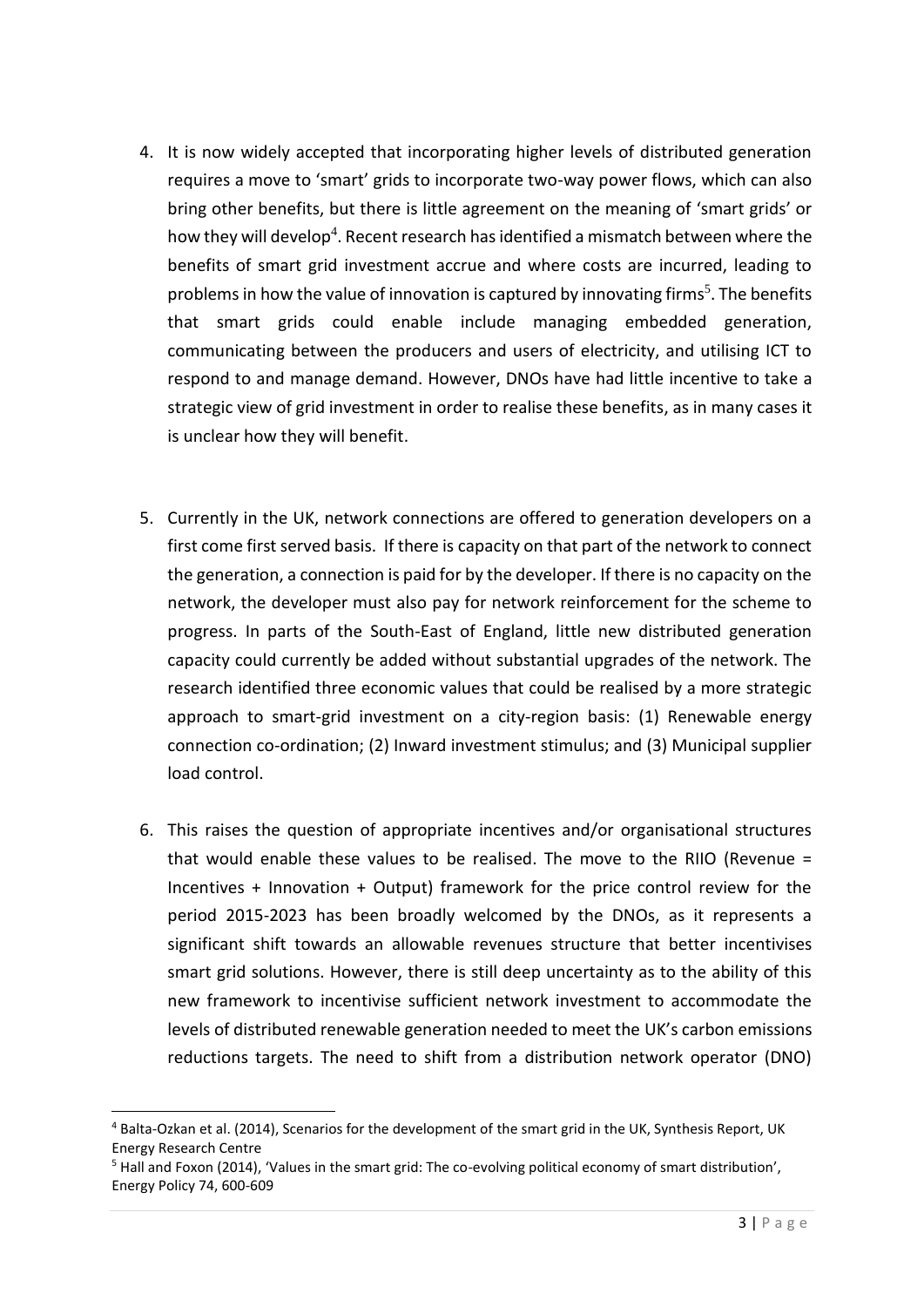model to a distribution system operator (DSO) model has been proposed<sup>6</sup>,<sup>7</sup>. A DSO model would incorporate flexible demand response, system balancing, storage, and virtual power plant services, in addition to network maintenance and operation. The additional economic benefits identified above principally accrue at the city-region level, and hence greater involvement of municipalities (local authorities) in the management of energy systems has been proposed, and many UK local authorities are currently exploring municipal energy supply company business models. Other institutional innovations to enable these economic values to be realised could include the opportunity for local authorities to capture business rate uplifts from renewable generators, in the same way as proposals for fracking sites have been. This would ensure municipalities could capture value from, as well bear the impacts of, renewable energy developments. To capture the values of inward investment stimulus, the economic development funds being assembled by LEPs, and their associated value capture models of Tax Increment Finance and 'Earnback', could be extended in scope to incorporate smart grid investments<sup>8</sup>.

- 7. A low carbon network in the UK will introduce more flexibility in the governance of demand and supply, and will involve a higher number of mechanisms, and actors, some of which are non-traditional for the electricity sector (such as prosumers). A low carbon network will also imply a more advanced level of integration between several sectors (mainly ICT, electricity and vehicles), alongside more symbiotic interactions and spill-overs between them. This will also require creating a space for the utilisation of what Ofgem terms 'non-traditional business models' (NTBMs) for energy: a solution-neutral term describing business models that differ from conventional forms of generation, distribution and supply.
- 8. Business models describe how firms:
	- (a) create value,

- (b) capture value and then
- (c) monetize a proportion of that value (internally and externally).
- 9. Examples of NTBMs could include municipal energy management and Energy Service Companies (ESCOs). A low carbon network could facilitate the development of NTBMs

 $6$  Realising Transition Pathways Engine Room (2015), Distributing Power: A transition to a civic energy system, Realising Transition Pathways Consortium[, http://www.realisingtransitionpathways.org.uk/](http://www.realisingtransitionpathways.org.uk/)

 $7$  Openshaw (2014), The Disrupted Energy Landscape: The evolution from DNO to DSO [www.greencorporateenergy.com/assets/DaveOpenshaw.pdf](http://www.greencorporateenergy.com/assets/DaveOpenshaw.pdf)

<sup>&</sup>lt;sup>8</sup> Sandford (2013), Business Rates. House of Commons Library. Standard Note SN/ PC/06247.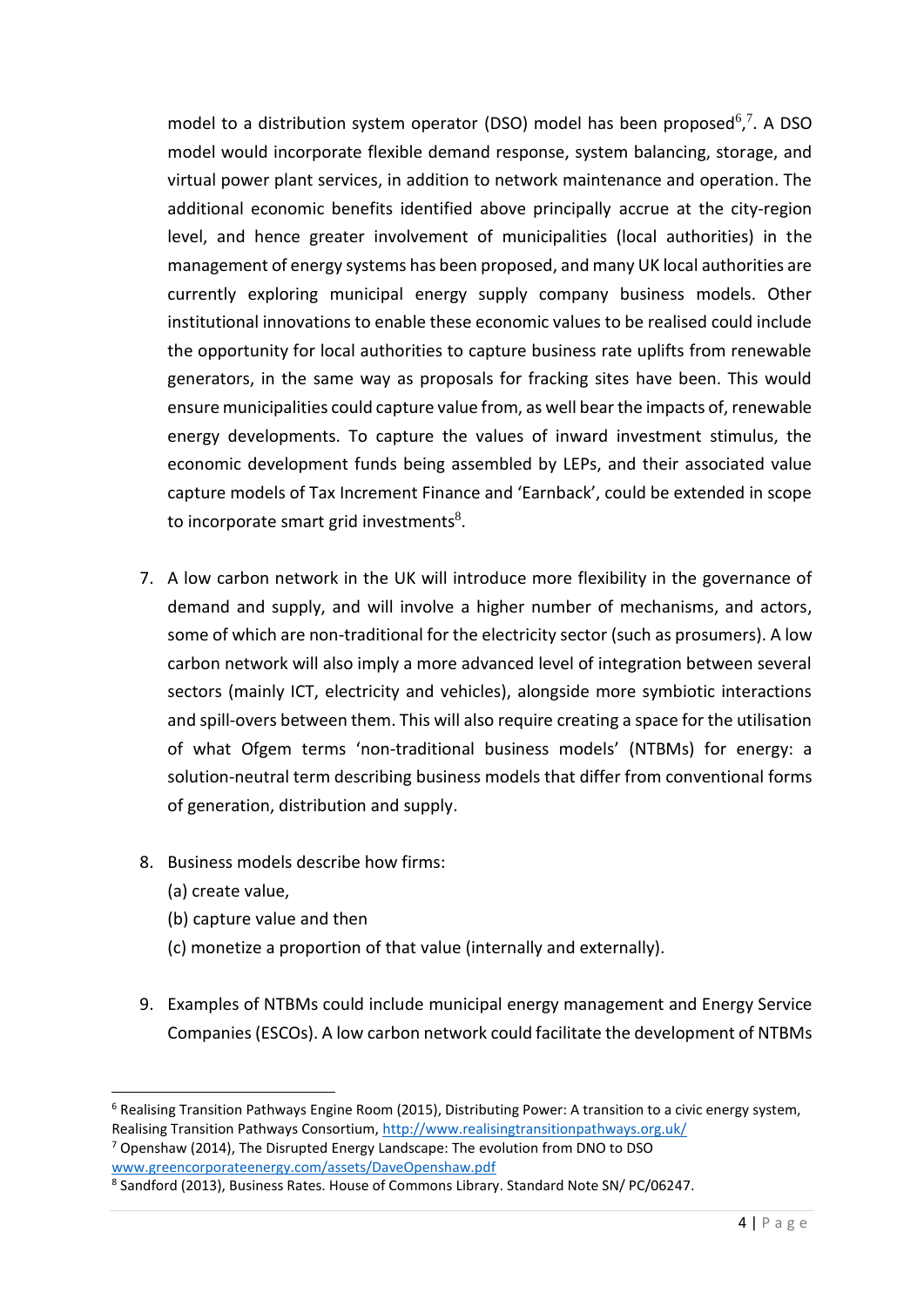and their co-existence with other more traditional solutions. NTBMs are discussed in more detail below.

- 10. Some of the challenges in achieving these characteristics of a low carbon network in the UK involve the lack of regulatory incentives and support for NTBMs in contributing to its development; and balancing trade-offs between strategic (ahead of need) investment in the electricity distribution networks and smart grids solutions (targeting demand reduction and efficiency gains through innovations).
- 11. Distributed Generation (DG) developers often encounter limited residual capacity in distribution networks where they need to connect, leading to significant reinforcement costs. Strategic investment in electricity networks is possible within price control periods as part of the regulated asset base (RAB). However, it requires DNOs to make a strong commercial case for these, e.g. by demonstrating projections of firm demand, acting as a regulatory barrier to strategic investment. As the cost of investments is socialised through consumer bills, Ofgem does not generally allow DNOs to invest 'speculatively' to prevent the risk of funding stranded assets. However, lack of strategic investment ahead of firm demand increases direct costs for developers through requiring significant upgrade work and forcing longer connections to where capacity is available, also known as 'smearing'. The latter could lead to higher costs for consumers in the long run, creating a more complex and less resilient network.
- 12. As part of the distribution price controls that ran until 31 March 2015, Ofgem established the Low Carbon Networks Fund (LCNF) to support pilot projects by the DNOs to try out new technology, operating and commercial arrangements. Some of the projects funded by the LCNF aimed to enable UK distribution networks to accommodate new demand through innovations such as demand side response (DSR), rather than through new investment in additional capacity. The development of a low carbon network would accommodate both investment approaches, without one precluding the viability of the other. More clarity should exist within the operation of Ofgem and DNOs about the circumstances in which one DNO can develop both within its licence area. Smart grid pilot projects undertaken within the LCNF framework are thought of as providing more flexibility in connecting electricity demand and generation; contributing to higher levels of certainty in infrastructure planning and management; and reducing cost to consumers by helping avoid redundant assets, among other things. For example, requiring significant investment in the cost of connection in advance could make small-scale DG projects financially unviable.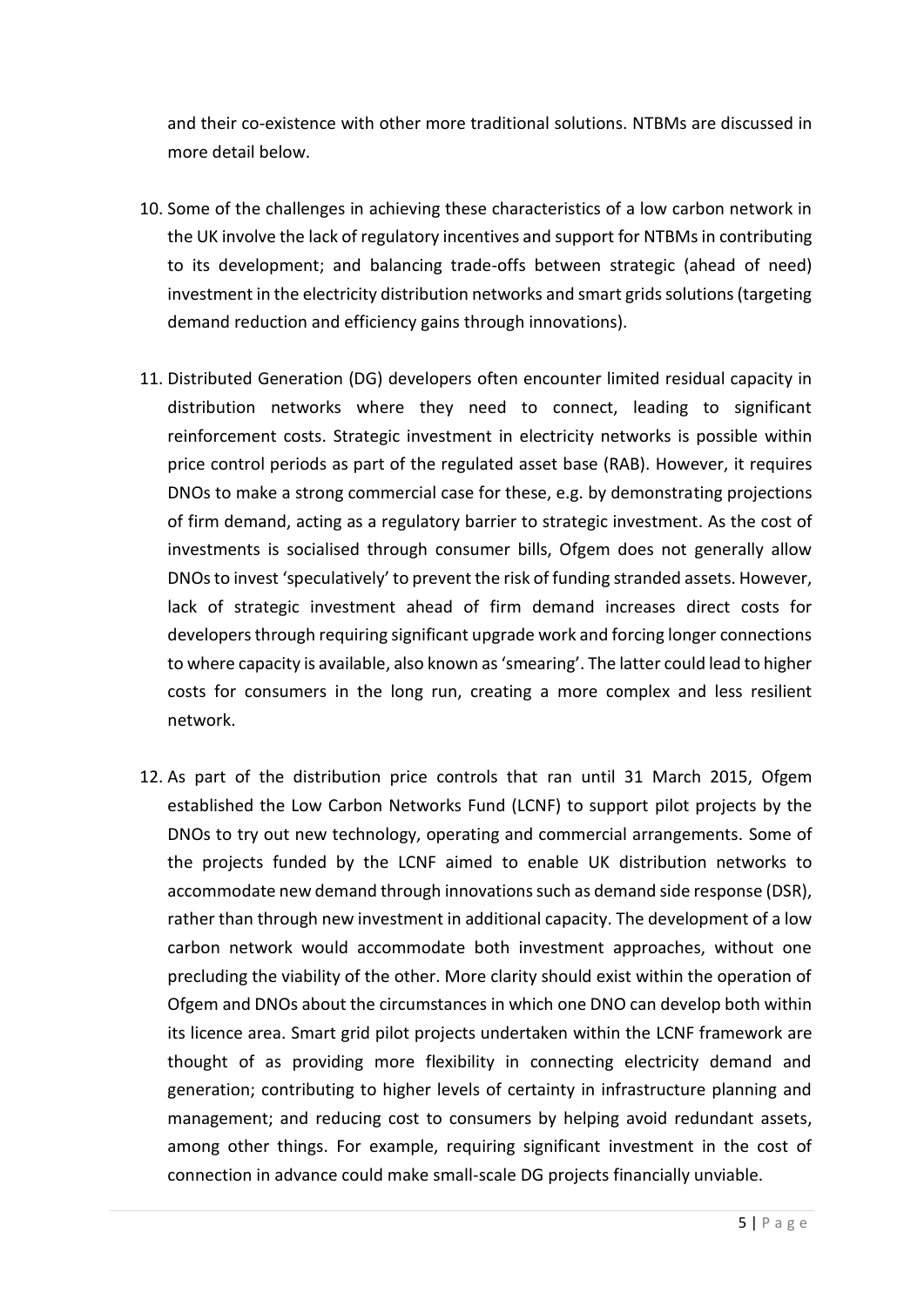- 13. Traditional 'asset heavy' reinforcement techniques and smart grid solutions are particularly competitive with respect to low load, where ICT systems offer solutions to customer that are 25-35% cheaper than the traditional network solutions. However, there are trade-offs between different types of connection schemes, such as those offered under the Flexible Plug and Play project (funded by the LCNF). While non-firm connections offer cheaper connection costs, cheaper system charges, faster connections and the avoidance of reinforcement costs, firm connections guarantee future capacity requirements and the maximum export capacity. The ability of DNOs to offer both connection schemes will introduce more flexibility. However, the efficient application of this dual approach requires a level of synchronisation of demand and supply activities which goes beyond traditional types of stakeholders and stakeholder relationships within the UK distribution system, but which could be a feature of a DSO model. For example, the FALCON project reduces the need for traditional network reinforcement and provides opportunities for faster and cheaper connections to high voltage networks by offering interruptible connections for industrial and commercial demand customers and distributed generation customers. Smart grid innovations such as DSR can introduce more flexibility in the distribution system by providing more choices for DNOs and the introduction of 'flexibility platforms' to solve grid constraints.
- 14. As part of the RIIO price controls, Ofgem introduced the Electricity Network Innovation Competition (NIC) from 2015, an annual competition to allow electricity network companies to compete for funding of the development and demonstration of new technology, operating and commercial arrangements, replacing the LCNF. These projects, which typically run for 3 to 5 years, should help network operators to explore flexible solutions for low carbon networks, whilst reducing costs and maintaining security of supply. However, there remains a challenge of how the resulting best practice will be shared with other transmission or distribution network operators.

How can we ensure that a low carbon network is designed and operated fairly and in a way that helps to minimise consumer bills?

15. Because infrastructure systems deliver services that are typically considered essential for modern living, a key feature of their development has involved regulations that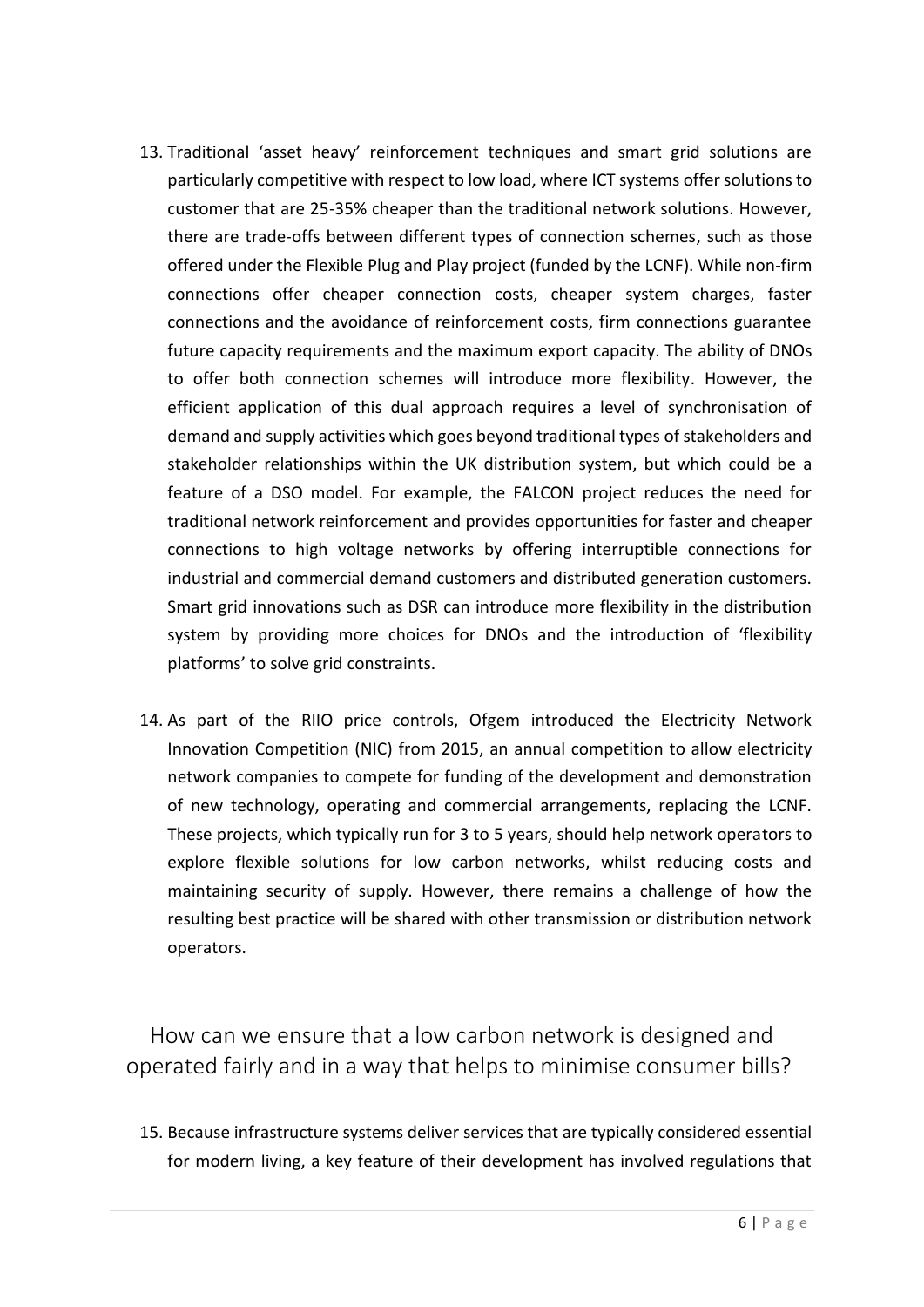support cost sharing, the socialisation of any risks and universal access. A number of issues will influence future consumer bills and how costs are generated, managed and distributed.

- 16. The need to replace and upgrade existing infrastructure is going to generate significant costs. Given that infrastructure technologies are often subject to very significant cost over-runs, it is important that project costs are controlled. It is encouraging that HMT and the Cabinet Office are paying attention to these risks, and it is important that their management is subjected to oversight. Key issues relate to: the choices of technologies, with some technologies such as nuclear having been subject to considerable cost increases in the past; uncertainties about how costs are calculated and what is included and what is excluded; management of projects, particularly how risks in construction are managed and allocated; supporting technical change and a portfolio approach to deal with uncertainty.
- 17. A key issue will be ensuring that the risks of construction and operation are properly identified and placed with the institutional actors best able to manage them. For example, construction risks are typically equity risks that are best managed by firms and should not be taken on by tax-payers. Firms should be strongly incentivised to keep project costs under control and 'pain and gain' contracts have proved effective at ensuring these incentives are in place in the private sector. Governments can further reduce construction risks by influencing project features. For example, projects are more at risk of substantial cost over-runs if they attempt significant innovation (particularly related to software), are overly complex, have poor communications between regulators, contractors, systems integrators etc, or are subject to repeated design changes. Project costs are also likely to reduce on subsequent projects if learning is captured and fixed costs can be spread. To reduce risks it is important that the UK Government builds up the capability to manage its portfolio of new projects as an 'intelligent client'.
- 18. Once projects are completed, construction risks disappear and the key risks are often political and regulatory risks for investors. The use of RAB models and effective armslength regulators has been shown to be an effective way of managing these investor risks and substantially reducing the costs of capital. Firms that are involved in construction of major projects will not have much ability to influence political risks that drive up investors' risks. Consequently, allocating risks they cannot manage is likely to add substantially to the costs of capital, as investors risks are substantially increased.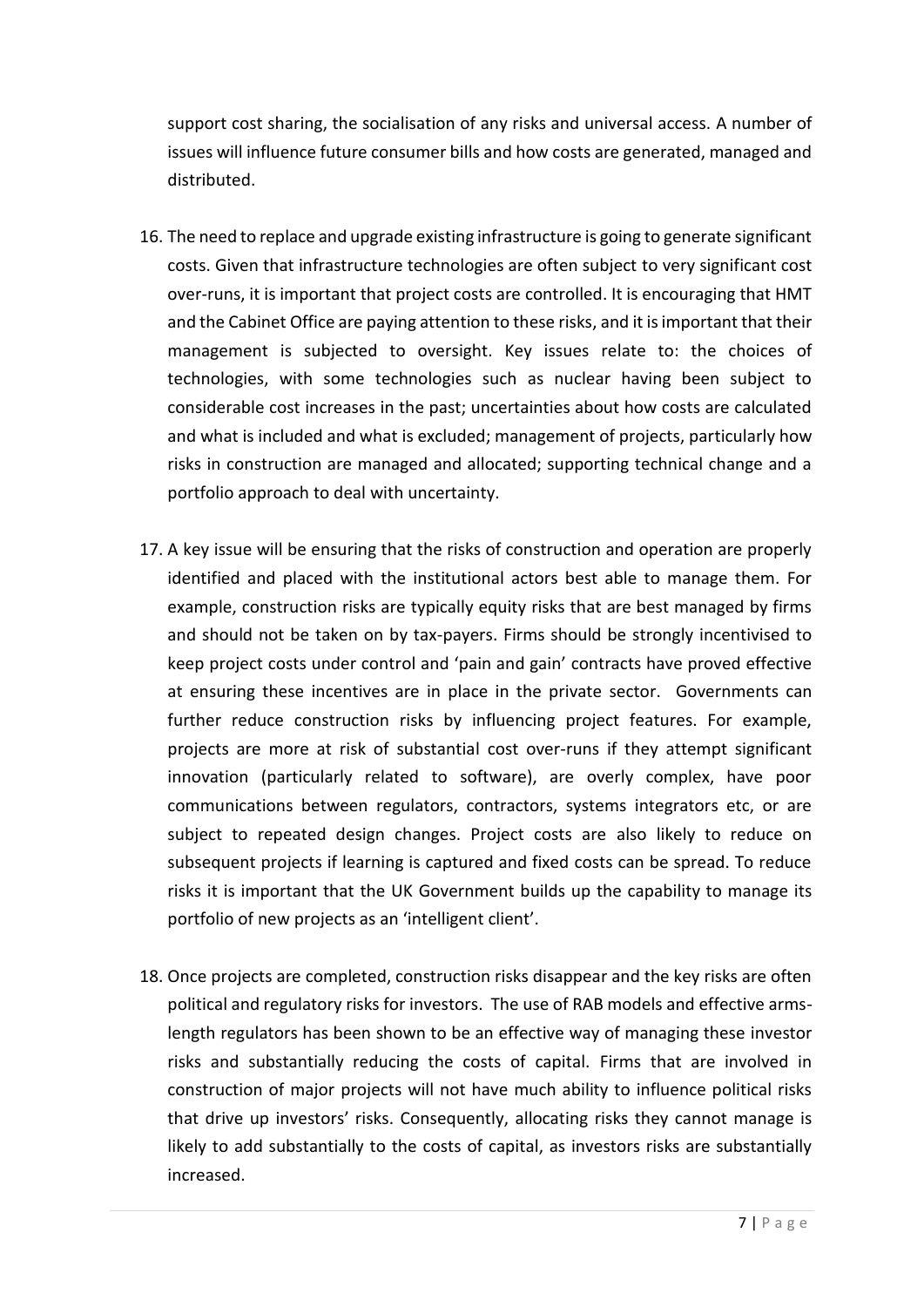- 19. Given the very significant levels of investment, managing and placing these risks effectively is likely to have a major impact on consumer costs. Costs that arise from the operation of local monopolies will continue to require effective regulation in the absence of competition.
- 20. Given how these costs will rise in in the future, whether they are covered by general taxation or by consumer bills will influence their social distribution. Increasing the proportion of the costs that are covered by consumer bills will shift costs from richer to poor members of society. As highlighted by the NAO in 2013<sup>9</sup>, if these costs are high, they may well become politically charged, which can create additional regulatory and political risks.

What are the key technologies available today and how effectively do Government and Ofgem incentivise innovation and development of the grid and grid technologies?

21. Funding for innovation activities and policy for smart grid development in the UK is led by the electricity sector through programmes such as Ofgem's Low Carbon Network Fund (LCNF) and Electricity Network Innovation Competition (NIC), and introduced into the business strategies of Distribution Network Operators (DNOs). Placing the electricity sector in the centre of smart grid policy has introduced barriers to the rate of diffusion of innovative solutions, because SMEs emerging from the ICT sectors, working on smart grid systems, struggle to break through DNOs procurement systems and compete with incumbent actors (large international ICT companies) whose accounting and order systems are aligned with Ofgem's requirements for DNOs investments. In the context of smart grids, spillovers and innovation diffusion tends to take place from the ICT sector to the electricity sector. Software systems, apps, and operational systems developed within ICT are translated and applied to various aspects of DNOs operations. So, high transaction costs for SMEs in working with DNOs and the regulatory system create conditions for path-dependency and lock-ins, which in turn affect levels, types and sources of innovations for the grid $^{10}$ .

<sup>&</sup>lt;sup>9</sup> National Audit Office (2013) Public funding for innovation in low carbon technologies in the UK, <http://goo.gl/RcPx4n>

<sup>&</sup>lt;sup>10</sup> Hiteva and Watson (forthcoming), Governance of multi-regime interactions in the case of smart grids in the UK, SPRU Working Paper.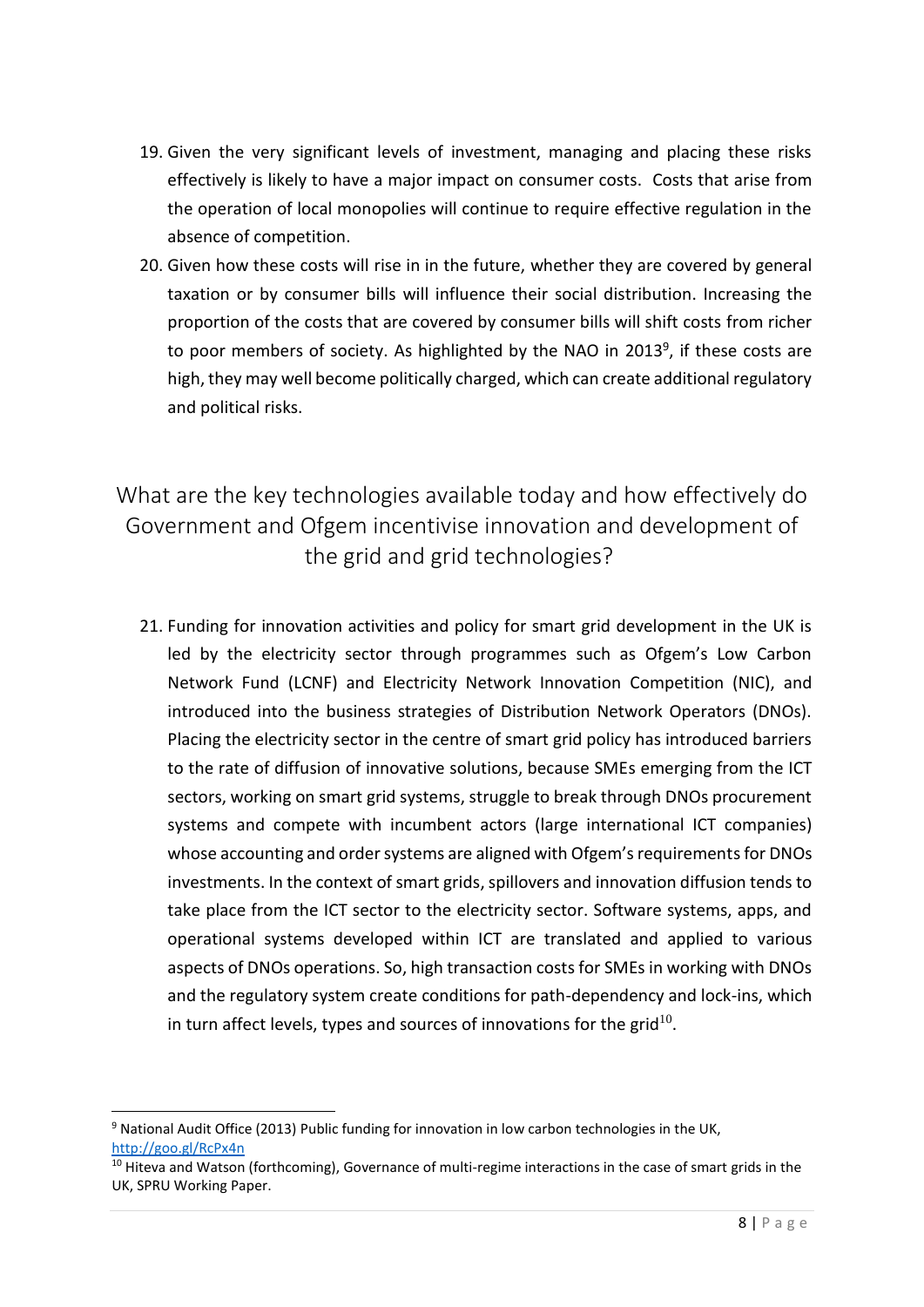- 22. The UK Regulators Network (UKRN) has started considering a range of issues on opportunities and barriers to cross-sector innovation and co-deployment. However, cross-sector innovations are still considered a relatively small portion of overall activities in individual sectors and improvements of existing conditions were left to self-regulation and the introduction of 5 general good practice principles for managing infrastructure interactions. This approach may not be adequate in addressing some of the key barriers to both cross-sector innovation and interactions. Differences in the types and extent of regulation between the sectors, and their underlying logics, especially in terms of innovation as a core focus of activities, have created competing priorities between sectors. These differences can be particularly disabling in cases where support for innovation is focused on one sector and regulatory decisions are siloed by sectors, as in the case of smart grids in the UK $^{11}$ . A cross-sector regulatory organisation like UKRN could play a more proactive role in creating opportunities for cross-sector innovation by working with specialised agencies like Innovate UK and becoming a member of the Low Carbon Innovation Coordination Group in its own right. The Government could take a lead in introducing a cross-regulatory regime, which alleviates regulatory measures and levels differences between regimes and sectors in cases of cross-sector innovations and interactions.
- 23. The Government and Ofgem can further incentivise innovation and development of smart grid technologies by proactively supporting the development of NTBMs in low carbon energy networks, along with more traditional models. NTBMs could include process innovations enabling new ways of distributing value in the supply chain and introducing innovations that create social benefits. New business models have the potential to allow new value to be captured from new technology in new ways. This could enable the successful diffusion of technology that would not pay off under existing business models (e.g. localised production of renewable energy). Business model changes can also accompany a change in focus, for example fulfilling new customer needs or defining the customer differently (e.g. vulnerable consumers). Although Ofgem conducted an inquiry into NTBMs earlier this year, it can take a more active role in supporting the emergence and diffusion of new business models, through coordination, training and learning diffusion activities, while the Government can introduce funding and operational support for NTBMs, as well as seek to improve the entry of NTBMs grid solutions in the regulated segment of the network. One way of achieving the latter could be by linking up with UKRN's activities on removing barriers to cross-sector business model innovation (e.g. smart meters). A transparent

<sup>-</sup><sup>11</sup> Hiteva and Watson (forthcoming), Governance of multi-regime interactions in the case of smart grids in the UK, SPRU Working Paper.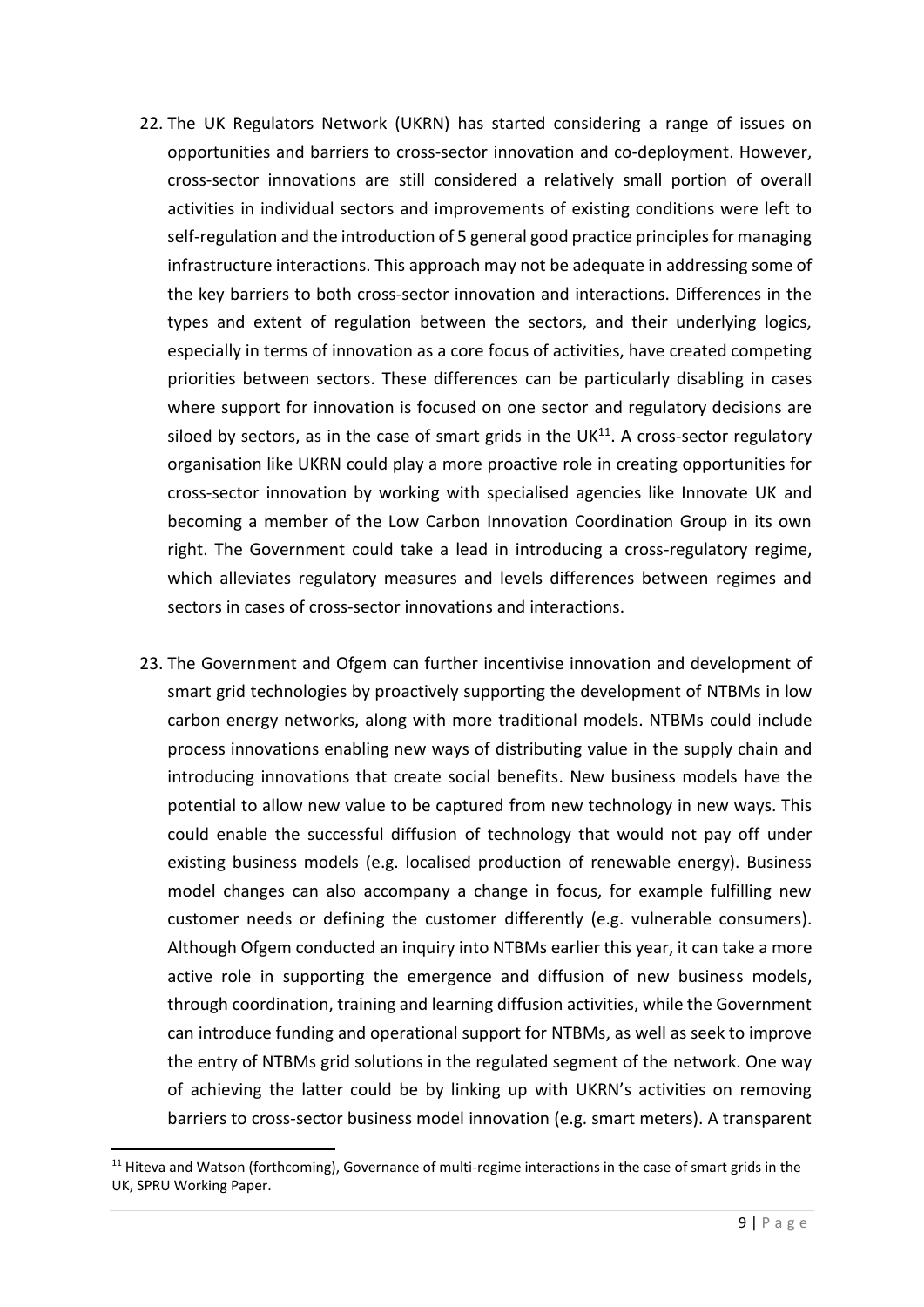and consistent process for assessing and, potentially, making adjustments for NTBMs is one way to both study and assist their entry into the market.

- 24. Since NTBMs can cross sector boundaries and include areas that are not regulated by Ofgem, NTBMs may not be immediately visible to or fully contained within the remit of the electricity regulator. Environment scanning processes and/or transparent processes developed to work with any entrants proposing new business models for the electricity network could be implemented, calling for the involvement of specialised innovation institutions such as Innovate UK to support NTBMs through the provision of demonstration projects, to clarify cost structures and support effective forms of operation for such firms. This could be especially useful for the growing number of municipal energy supply and management companies.
- 25. The regulatory framework for offshore transmission (commonly referred to as the OFTO regime) introduced an innovative business model consisting of a fixed 20 year revenue stream indexed to UK inflation to third parties for the construction and maintenance of transmission assets from the offshore wind farms to the shore. However, the planning of the first 2 Rounds of licencing for offshore wind farm construction by the Crown Estate favoured the development of bilateral transmission connections between offshore arrays and the shore. Difficulties in transitioning from the Transitional to the Enduring OFTO regime, and the terms of the regime itself, produced circumstances that can hamper competition and innovation in terms of price and service quality (e.g. the construction of duplicate infrastructure in key points like substations to facilitate access by both generators and OFTOs; generators offering zero-cost maintenance contracts to OFTOs to mitigate risks of transmission failure). Although the Crown Estate has started to think strategically about bundling of connections<sup>12</sup> for Round 3, the regulation of the OFTO regime needs to change to remove these barriers to innovation and to create conditions for the construction of excess capacity within substations, a necessary step in the construction of interconnectors and interoperability of the grid<sup>13</sup>. The current regulatory regime precludes the possibility of anticipatory investment ahead of generation, which may hinder opportunities to create NTBMs that could deliver that.

<sup>&</sup>lt;sup>12</sup> Connections to several bordering arrays could be brought up to the shore with a single cable rather than through the use of separate transmission assets.

<sup>&</sup>lt;sup>13</sup> Hiteva (2013) Geographies of energy governance – negotiating low-carbon infrastructure in the European Union, PhD thesis submitted to the University of Manchester, available on request.